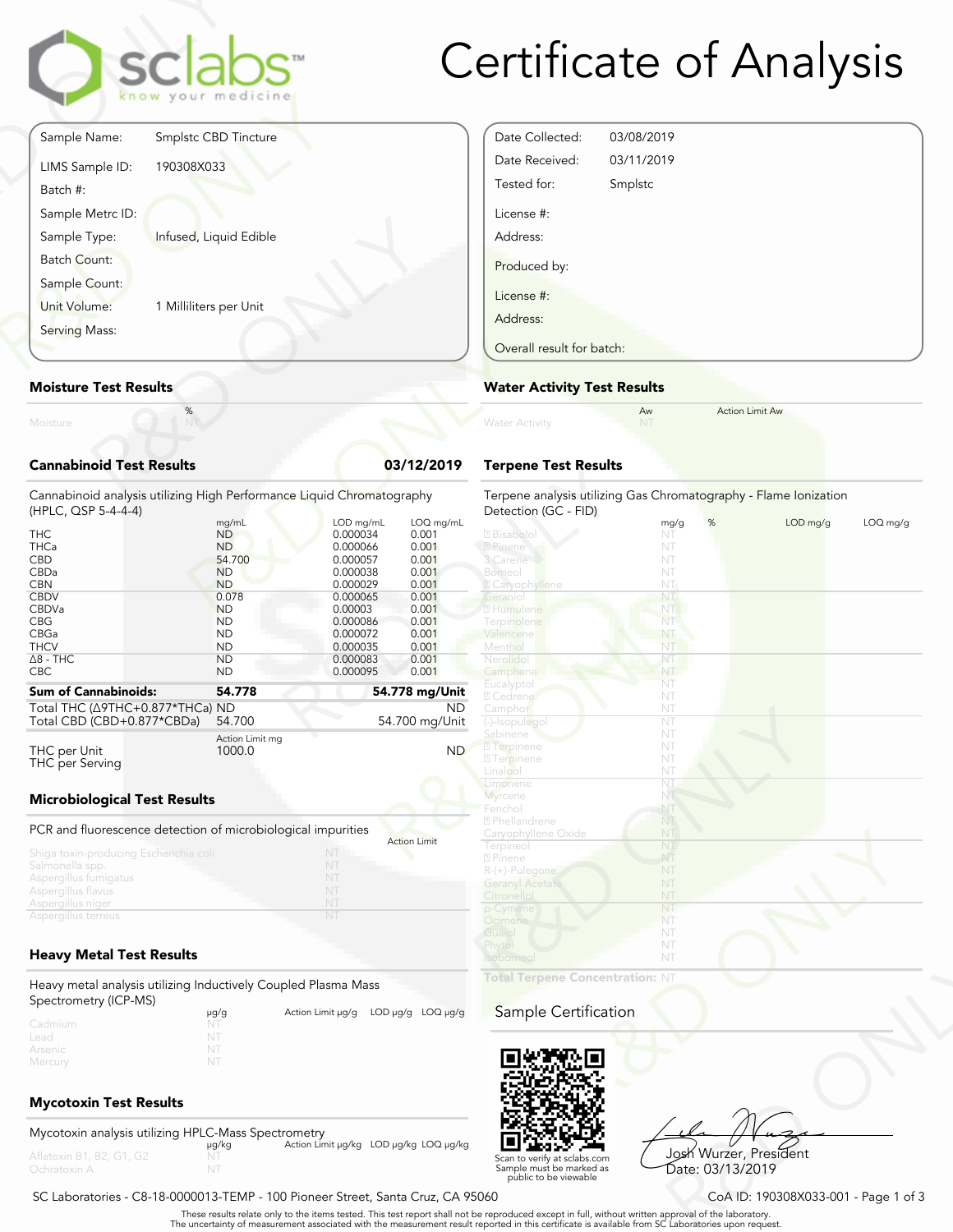

## Certificate of Analysis

|                               | clabs<br>know your medicine                                        |                          |                              |
|-------------------------------|--------------------------------------------------------------------|--------------------------|------------------------------|
| Sample Name:                  | Smplstc CBD Tincture                                               |                          |                              |
| LIMS Sample ID:<br>Batch #:   | 190308X033                                                         |                          |                              |
| Sample Metrc ID:              |                                                                    |                          |                              |
| Sample Type:                  | Infused, Liquid Edible                                             |                          |                              |
| <b>Batch Count:</b>           |                                                                    |                          |                              |
| Sample Count:                 |                                                                    |                          |                              |
| Unit Volume:                  | 1 Milliliters per Unit                                             |                          |                              |
| Serving Mass:                 |                                                                    |                          |                              |
| <b>Pesticide Test Results</b> |                                                                    |                          | 03/13/2019                   |
| <b>HPLC-Mass Spectrometry</b> | Pesticide, Fungicide and plant growth regulator analysis utilizing |                          |                              |
| Abamectin                     | $\mu$ g/g<br><b>ND</b>                                             | Action Limit µg/g<br>0.3 | Reporting Limit µg/g<br>0.05 |
| Bifenazate<br>Bifenthrin      | <b>ND</b><br><b>ND</b>                                             | 5.0<br>0.5               | 0.05<br>0.25                 |
| $D = - - 11$                  | $\overline{N}$                                                     | 10 <sub>0</sub>          | 0.05                         |

### Date Collected: 03/08/2019 Date Received: 03/11/2019 Tested for: Smplstc License #: Address: Produced by: License #: Address: Overall result for batch:

#### **Pesticide Test Results 03/13/2019**

|                                                                                                                                                                                                                        |                                                                                                                                                                                                                                             |                                                                                                          |                                                                                                                    | Overall result for batch: |
|------------------------------------------------------------------------------------------------------------------------------------------------------------------------------------------------------------------------|---------------------------------------------------------------------------------------------------------------------------------------------------------------------------------------------------------------------------------------------|----------------------------------------------------------------------------------------------------------|--------------------------------------------------------------------------------------------------------------------|---------------------------|
| <b>Pesticide Test Results</b>                                                                                                                                                                                          |                                                                                                                                                                                                                                             |                                                                                                          | 03/13/2019                                                                                                         |                           |
| <b>HPLC-Mass Spectrometry</b><br>Abamectin<br>Bifenazate<br>Bifenthrin<br><b>Boscalid</b><br>Etoxazole<br>Imidacloprid<br>Myclobutanil<br>Piperonylbutoxide<br>Pyrethrins<br>Spinosad<br>Spiromesifen<br>Spirotetramat | Pesticide, Fungicide and plant growth regulator analysis utilizing<br>$\mu$ g/g<br><b>ND</b><br><b>ND</b><br><b>ND</b><br><b>ND</b><br><b>ND</b><br><b>ND</b><br><b>ND</b><br><b>ND</b><br><b>ND</b><br><b>ND</b><br><b>ND</b><br><b>ND</b> | Action Limit µg/g<br>0.3<br>5.0<br>0.5<br>10.0<br>1.5<br>3.0<br>9.0<br>8.0<br>1.0<br>3.0<br>12.0<br>13.0 | Reporting Limit µg/g<br>0.05<br>0.05<br>0.25<br>0.05<br>0.05<br>1.5<br>0.05<br>1.5<br>0.25<br>0.05<br>0.05<br>0.05 |                           |

# Foreign Material Test Results<br>NT<br>NT<br>NT State Results **Read Property Material Test Results Foreign Material Test Results**

Sample Certification



Superior Contract Contract Contract Contract Contract Contract Contract Contract Contract Contract Contract Contract Contract Contract Contract Contract Contract Contract Contract Contract Contract Contract Contract Contra Josh Wurzer, President Date: 03/13/2019

verify at sclabs.com Sample must be marked as public to be viewable

SC Laboratories - C8-18-0000013-TEMP - 100 Pioneer Street, Santa Cruz, CA 95060 CoA ID: 190308X033-001 - Page 2 of 3

. These results relate only to the items tested. This test report shall not be reproduced except in full, without written approval of the laboratory.<br>The uncertainty of measurement associated with the measurement result re